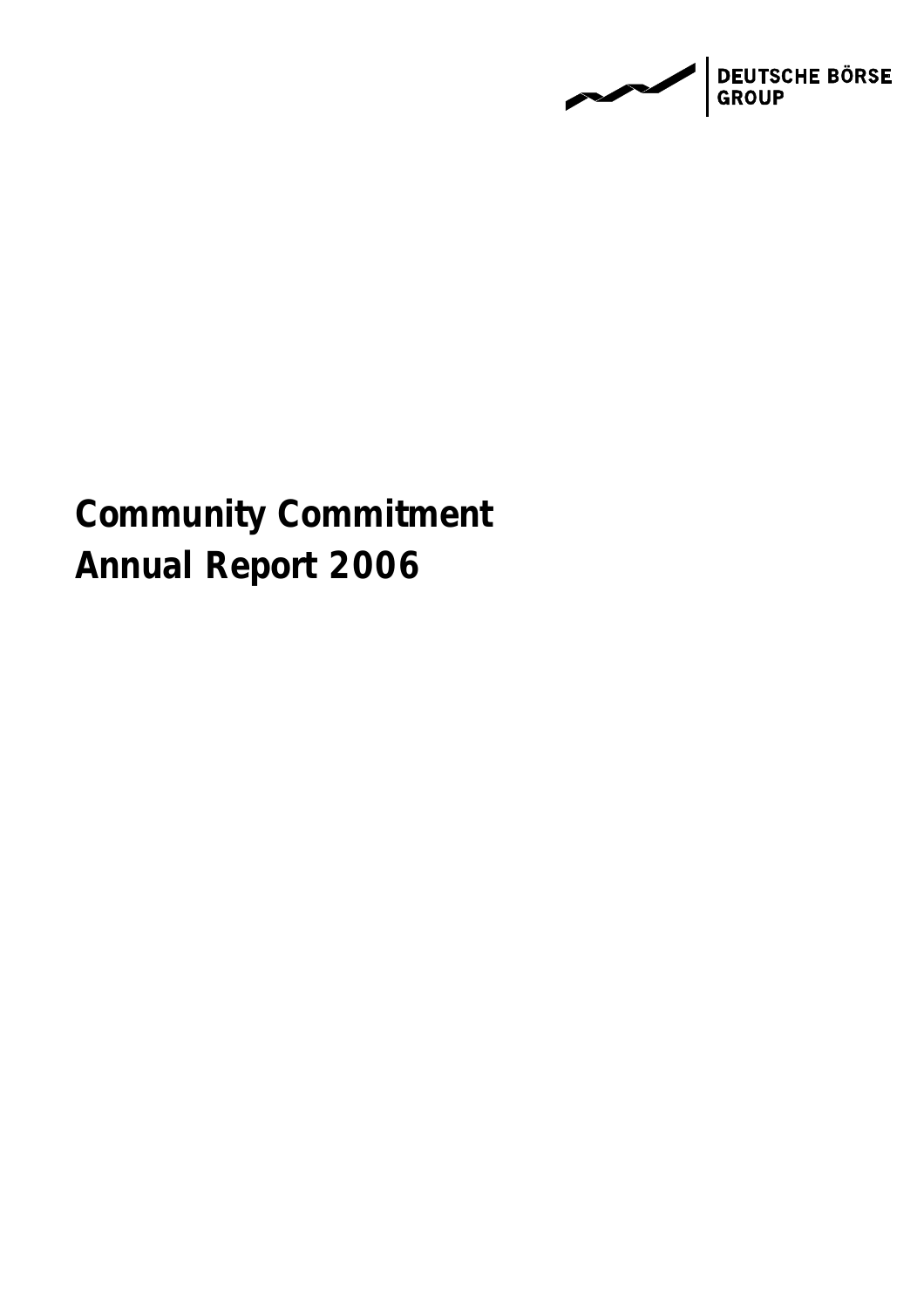# Annual Report 2006

Community Commitment

# Contents

| $\mathbf{1}$   |  |
|----------------|--|
| $\overline{2}$ |  |
| 2.1            |  |
| 2.2            |  |
| 2.3            |  |
| $\overline{3}$ |  |
| 3.1            |  |
| 3.2            |  |
| 3.3            |  |
| $\overline{4}$ |  |
| 4.1            |  |
| 4.2            |  |
| 4.3            |  |
| 5              |  |
| 5.1            |  |
| 5.2            |  |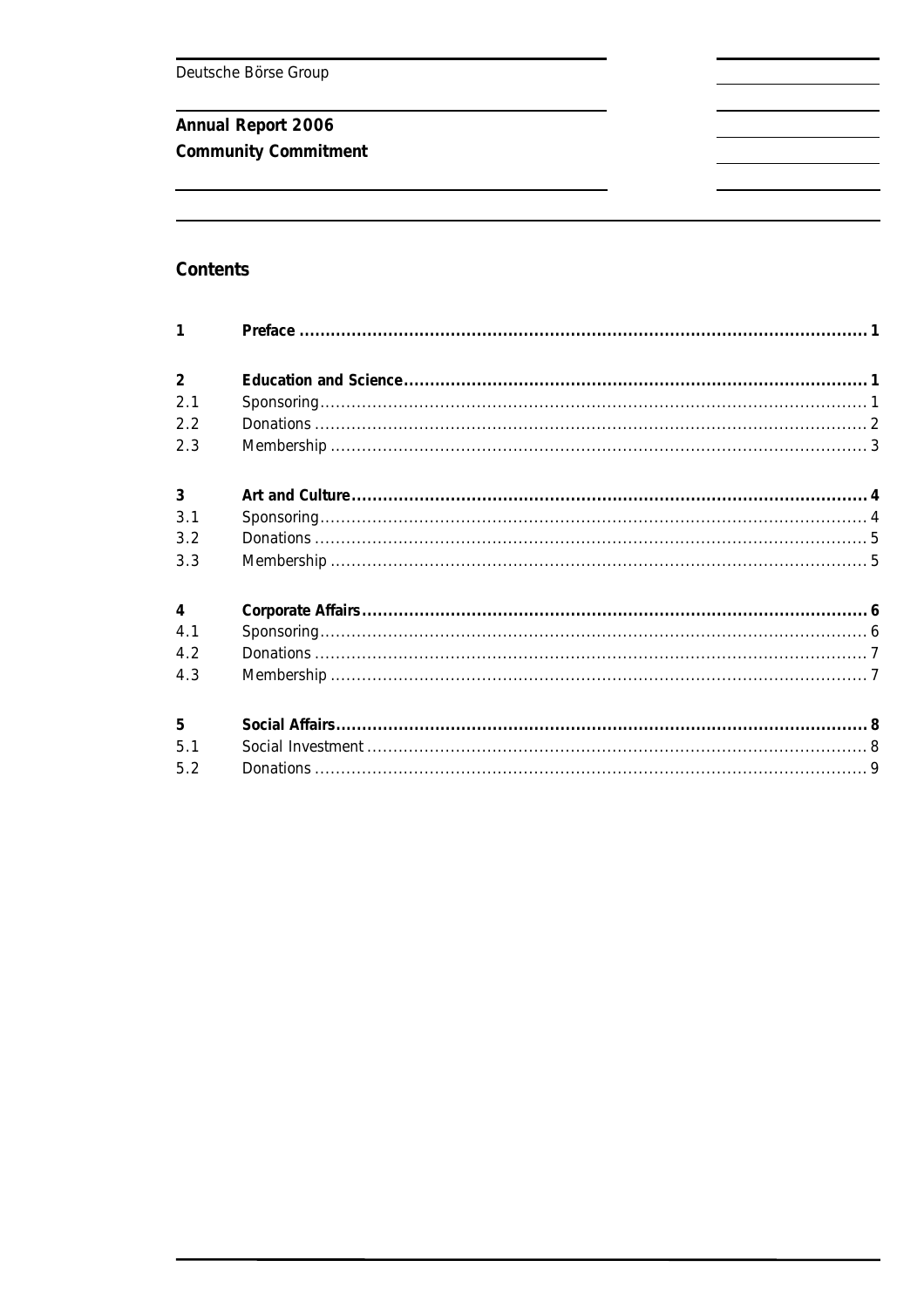**Community Commitment** 

page 1

#### **1 Preface**

The present report offers a broad overview of Deutsche Börse Group (DBG) activities as a cooperate citizen during the 2006 calendar year. It is sub-divided into four sections "Education and Science", "Art and Culture", "Corporate Affairs" and "Social Affairs". The report presents a selection of important projects and activities in 2006 in the four areas to which we are committed .

# **2 Education and Science**

DBG understands Education and Science to mean assistance for collegiate training and young people as well as of scholarly institutions and events.

The focus is on supporting universities, professorships and research projects that address the financial and capital markets. Moreover, DBG backs innovative educational concepts and scholarly projects that are of relevance to DBG as a whole.

#### **2.1 Sponsoring**

#### **2.1.1 Duke**

- Partner: Goethe Business School, House of Finance, Frankfurt, since 1999
- The Goethe Business School is a foundation run under the auspices of Frankfurt University and closely linked to the Economics Faculty. It offers high-level further training with an international gearing for managerial staff (Executive MBA), which "high-potential" DBG employees can attend free of charge.

#### **2.1.2 Erasmus**

- Partner: Lehrerkooperative & Erasmus-von-Rotterdam School, Frankfurt, since 2006
- At the beginning of 2006-7 school year, Lehrerkooperative opened a trilingual all-day primary school, the Erasmus-von-Rotterdam School, which is unique in Germany. For the 2006-7 school year, six primary school places were awarded by lot to children of DBG staff members, the Group being the school's main sponsor.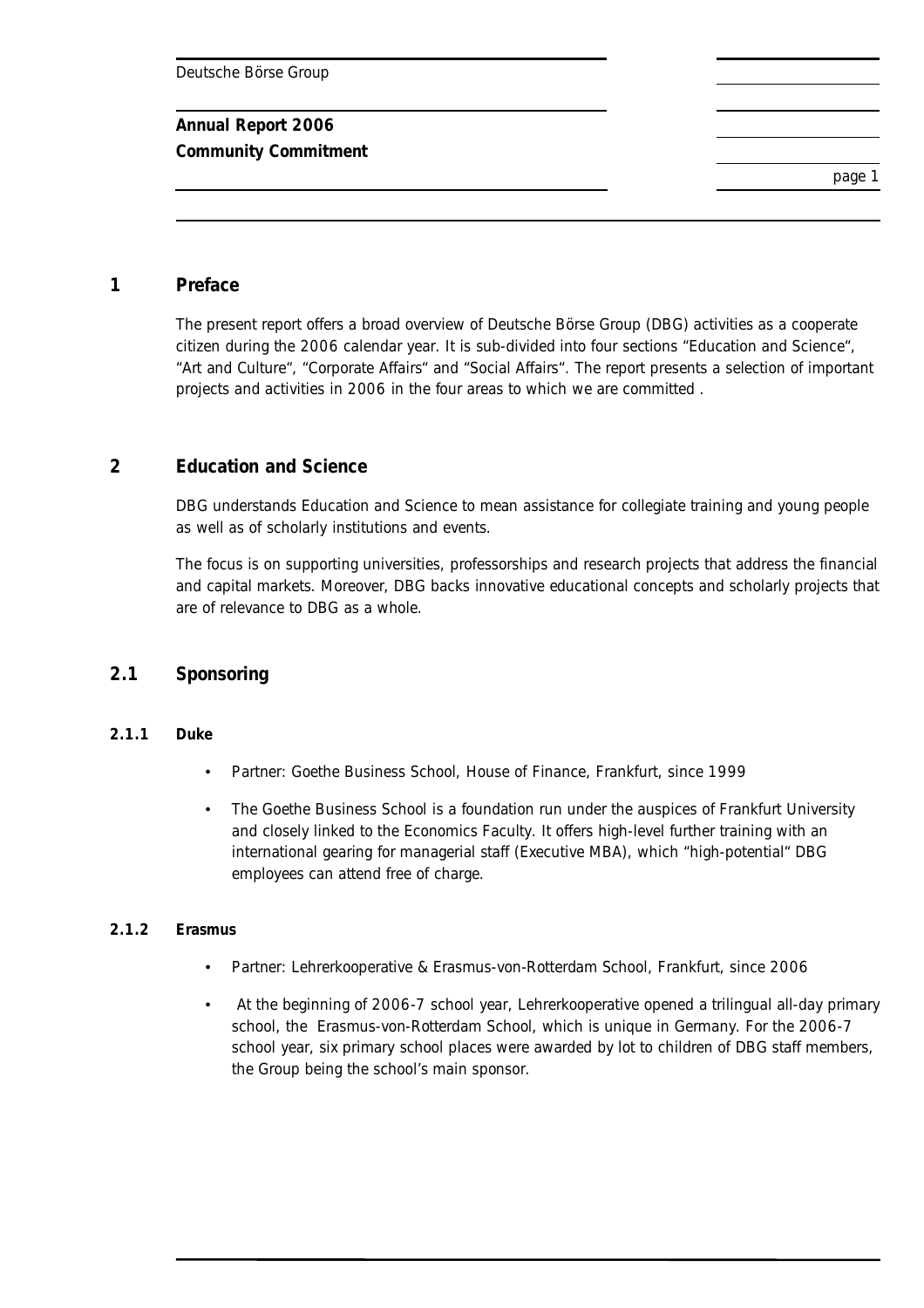#### **Annual Report 2006**

**Community Commitment** 

page 2

#### **2.1.3 Campus for Finance**

- Partner: WHU, Vallendar, since 2005
- Campus for Finance (CfF) was founded at the initiative of students at the WHU. The underlying idea behind the CfF is to create an international platform for high-ranking academics, politicians, corporations and students, who seek an unconventional discourse that addresses in great depth current issues relating to financing. DBG held a workshop under the aegis of CfF. Moreover, DBG employees participated in CfF as conference attendees??.

#### **2.2 Donations**

- **2.2.1 European Business School** 
	- Organization: Endowed Chair of Banking and Financial Management at the European Business School (EBS), Oestrich-Winkel
	- Support of the Chair which focuses on the following subjects: Corporate Finance, Banking, Asset Pricing and Behavioural Finance.
- **2.2.2 Center for Financial Studies** 
	- Organization: Center for Financial Studies (CFS), House of Finance, Frankfurt University
	- CFS conducts independent research with an international thrust on the financial markets, financial intermediaries, and monetary economics, promotes dialog between the academic world and the financial community, and provides top-flight qualifications and advanced training – among other things in collaboration with various of the specialist DBG sections..

#### **2.2.3 Bürgermeister-Grimm School**

- Organization: Bürgermeister-Grimm School, Schule für Lernhilfe, Frankfurt
- Following on from Social Day 2006, when 15 DBG staff members helped redecorate the Bürgermeister Grimm School, the DBG made a one-time donation for care workers and to support socially disadvantaged pupils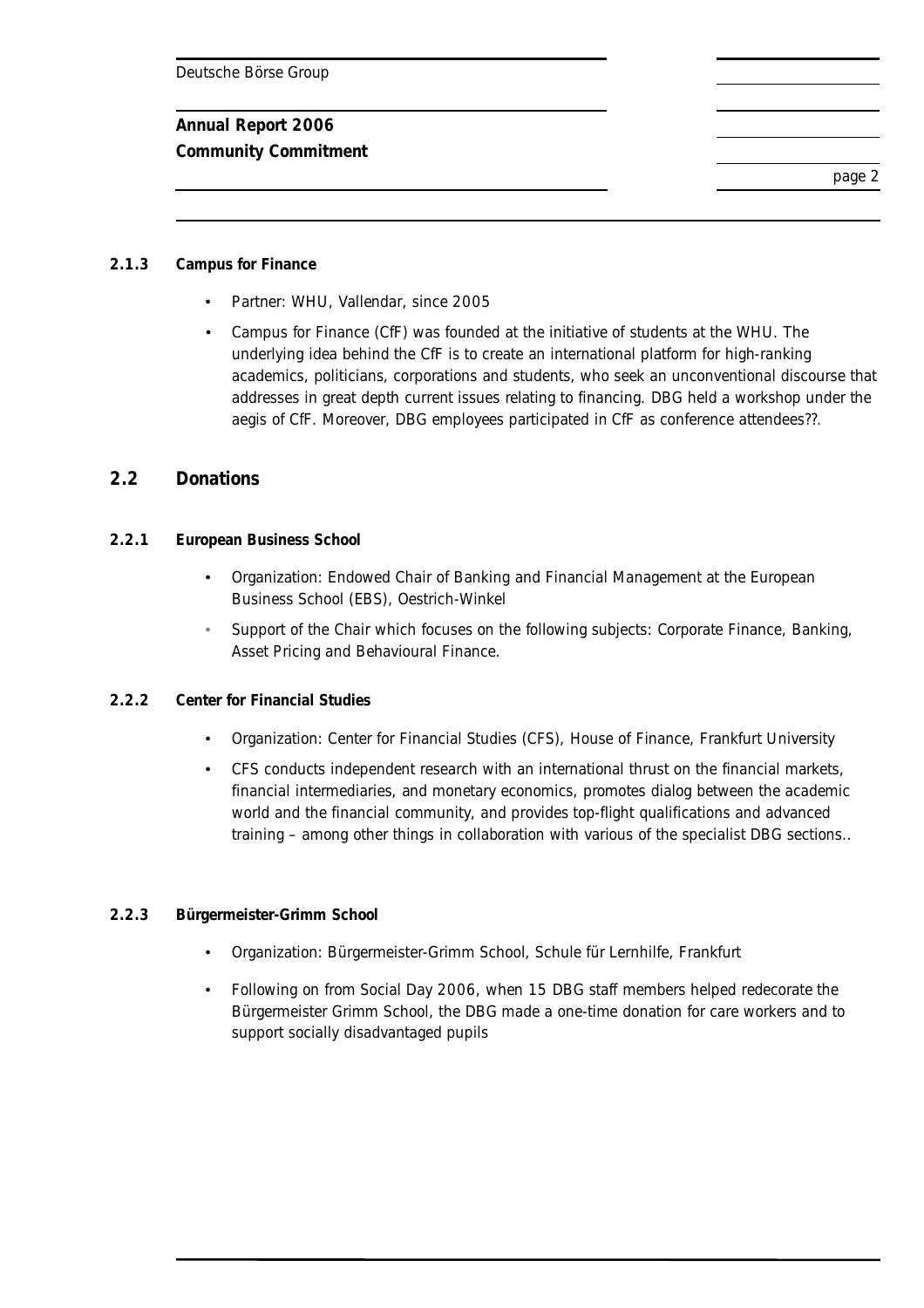# **Annual Report 2006**

**Community Commitment** 

page 3

# **2.3 Membership**

#### **2.3.1 American Academy**

- Institution: American Academy e.V., Berlin
- The American Academy in Berlin is a privately-funded non-profit institute for advanced studies. Its goal: to advance relations between the United States and Germany in the fields of science, art, and society by means of its fellowship program.

#### **2.3.2 DVFA**

- Institution: Deutsche Vereinigung für Finanzanalyse und Asset Management e.V. (DVFA), Dreieich
- DVFA is a renowned training institute with more than 3,000 graduates, of whom over 1,700 hold CEFA/CIIA-diplomas. It makes available a leading platform for financial communications and holds conferences for analysts, as well as conventions dedicated to specific industries or topics.

#### **2.3.3 NFTE Deutschland**

- Institution: Network for Teaching Entrepreneurship e.V. (NFTE), Frankfurt
- NFTE supports pupils in social flashpoints and from structurally weak regions, who have tried in vain to find internships or training slots. It encourages them to develop a new, upbeat view of life and become proactive. In the process, they receive training in entrepreneurial thought and action and are able to test this in practice with experts at their side..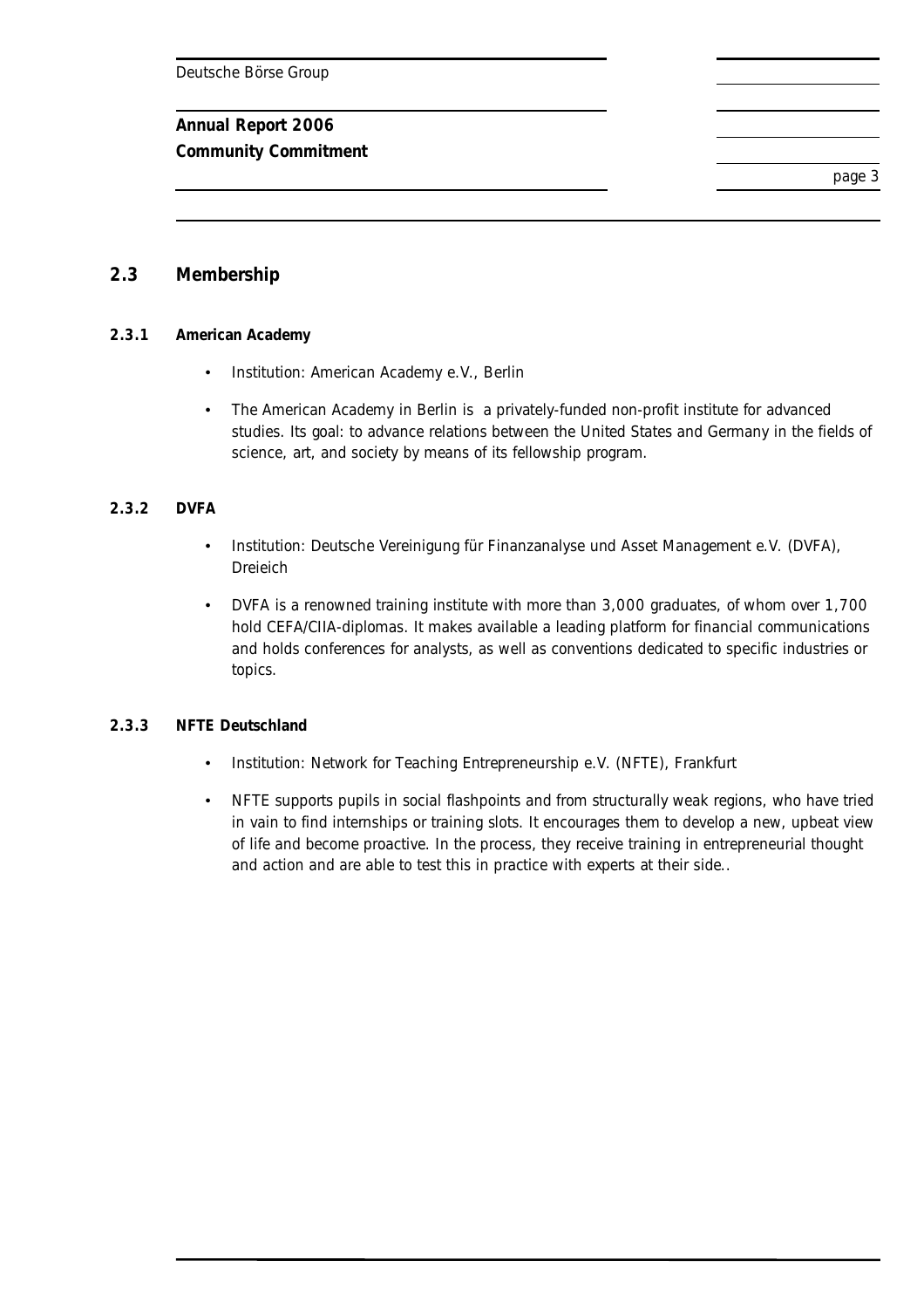# **Annual Report 2006**

**Community Commitment** 

page 4

# **3 Art and Culture**

As part of its patronage for culture, DBG supports various institutions and projects that deal with or present visual arts and music.

The DBG's commitment to the arts focuses on promoting contemporary photography. DBG supports exhibition projects showcasing the work of contemporary photographers and supports the careers of young photo artists who are just starting out in professional life. Additionally, our cultural patronage also concentrates on supporting contemporary and classical music, for example concerts with young musicians who are dedicated to jazz or classical music.

#### **3.1 Sponsoring**

#### **3.1.1 Deutsche Börse Photography Prize**

- Partner: The Photographers' Gallery, London, since 2005
- The Photographers' Gallery in London (established 1976) is one of the most important institutions in the field of contemporary photography in all of Europe. Since 1996 it has each year bestowed one of the most reputed photography prizes, and since 2005 the award has been called Deutsche Börse Photography Prize. The exhibition with the works of the finalists is held in London, before moving to Berlin and Frankfurt's Neue Börse. Over 100,000 visitors to the show as well as widespread press coverage of the award attest to the great attention it has attracted.

#### **3.1.2 Night of the Museums**

- Partner: kce-Marketing, Frankfurt, since 2005
- Every year Frankfurt's "Night of the Museums" sees over 40,000 visitors flock to the museums and art institutions in and around the city. DBG is committed to the event both as the main sponsor and as a "museum for a night". It is the only opportunity in the year for the general public to view the Deutsche Börse Art Collection outside the guided tours. The wideranging accompanying program featuring live music, tours by artists and the special "Family Portrait" event drew over 2,000 visitors to Neue Börse in 2006.

#### **3.1.3 Deutsche Börse Jazz Nights**

- Partner: Karsten Jahnke Konzertagentur and Alte Oper Frankfurt, since 2003
- Deutsche Börse Jazz Nights presents international jazz stars in selected German concert halls (Frankfurt, Berlin, Hamburg, Munich, Cologne/Düsseldorf etc.). In 2006 Deutsche Börse Jazz Nights featured stars such as Klaus Doldinger Jubilee Tour, Randy Crawford & Joe Sample and the Esbjörn Svensson Trio.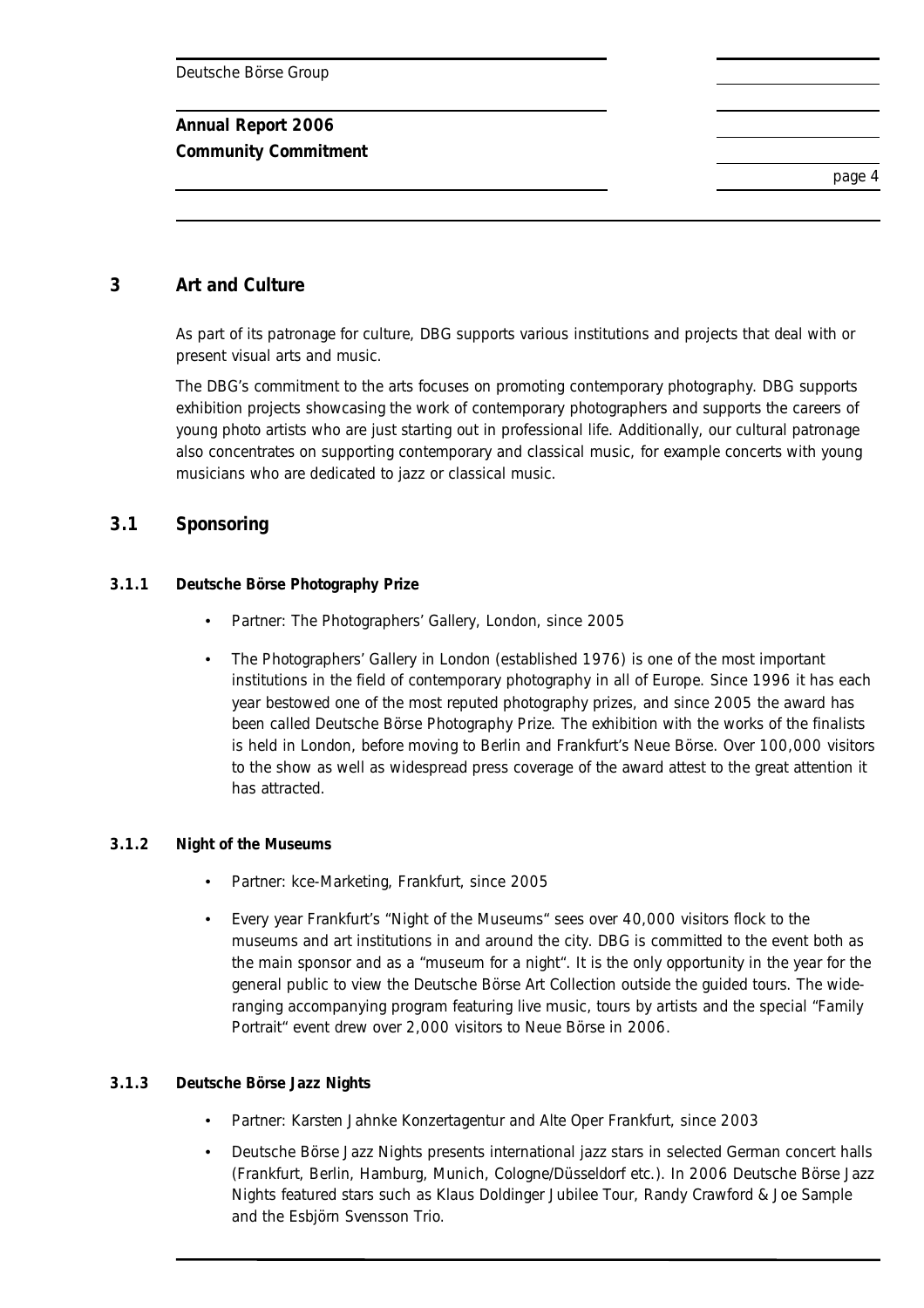**Community Commitment** 

page 5

#### **3.1.4 Photomeetings Luxembourg**

- Partner: Galerie Clairefontaine, Luxembourg, since 2005
- Die Photomeetings Luxembourg fosters a creative exchange of opinions, brings together photographers, artists and experts in the context of several-day workshops. The program is rounded out by a photography exhibition in Abbaye de Neumünster, the workshop's historic venue. In 2006, as the main sponsor Clearstream/Deutsche Börse Group above all supported the catalog for the event and hosted the closing dinner.

# **3.2 Donations**

- **3.2.1 Frankfurter Verein für Künstlerhilfe e.V.** 
	- Organization: Frankfurter Verein für Künstlerhilfe e.V.
	- Frankfurter Verein für Künstlerhilfe e.V. was founded by members of the Lions Club, Rhine-Main section. It supports young artists transitioning from an academy to a job – in the form of one-time scholarships. In 2006, by supporting the organization DBG enabled scholarships to be disbursed .

#### **3.3 Membership**

- **3.3.1 Arbeitskreis Kultursponsoring** 
	- Institution: Arbeitskreis Kultursponsoring (AKS) des Bundesverbands der Industrie (BDI), Berlin, since 2006
	- The AKS working party is a forum for Germany's most important corporations supporting culture, where the framework conditions, legal stipulations and possibilities for realization of sponsorship can be discussed .

#### **3.3.2 Museum für Moderne Kunst**

- Institution: Förderverein des Museum für Moderne Kunst (MMK), Frankfurt
- Museum für Moderne Kunst is one of the most important institutions for contemporary art in Frankfurt. DBG staff members enjoy free entry to MMK. Moreover, regular guided tours of special exhibitions are organized for them.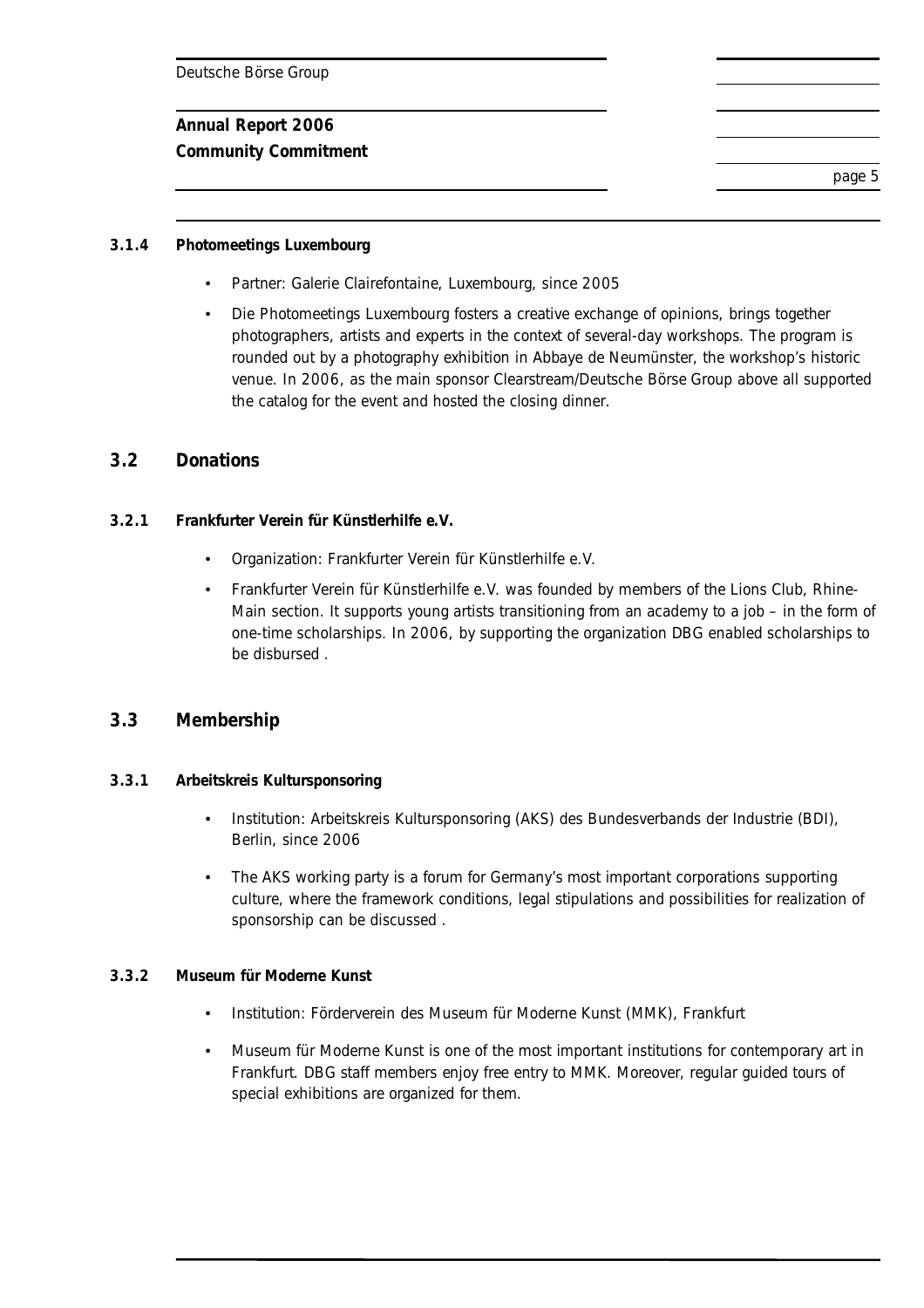#### **Annual Report 2006**

**Community Commitment** 

page 6

#### **3.3.3 Schirn Kunsthalle**

- Institution: Schirn Kunsthalle, Frankfurt
- Schirn Kunsthalle Frankfurt is the key art institution in the heart of Frankfurt with a wideranging exhibition program covering various epochs and currents in art. Schirn backs up the shows with highly diverse events offering relevant information and instruction.

# **4 Corporate Affairs**

DBG used the term Corporate Affairs to cover all activities that support selected economic and business policy initiatives and ensure DBG's due representation in the national and international financial community.

There is a particular emphasis on promoting Frankfurt/Main as a financial center and Germany as a financial hub.

#### **4.1 Sponsoring**

#### **4.1.1 Finanzplatzgala**

- Partner: Maleki Group, Frankfurt
- The Finanzplatz Gala was held on November 17, 2006 during the 9th Eurofinance Week in Frankfurt. This annual event attracts many guests from the worlds of finance, industry, politics and science. Venue: Alte Oper.

#### **4.1.2 FESE Convention**

- Partner: Federation of European Securities Exchanges (FESE), Brussels
- The 10th FESE Convention was held on June 8-9, 2006 in Zurich. The FESE Convention is an international conference where representatives of the European capital market discuss and elaborate key topics regarding exchange regulation with the various legislative agencies and institutions.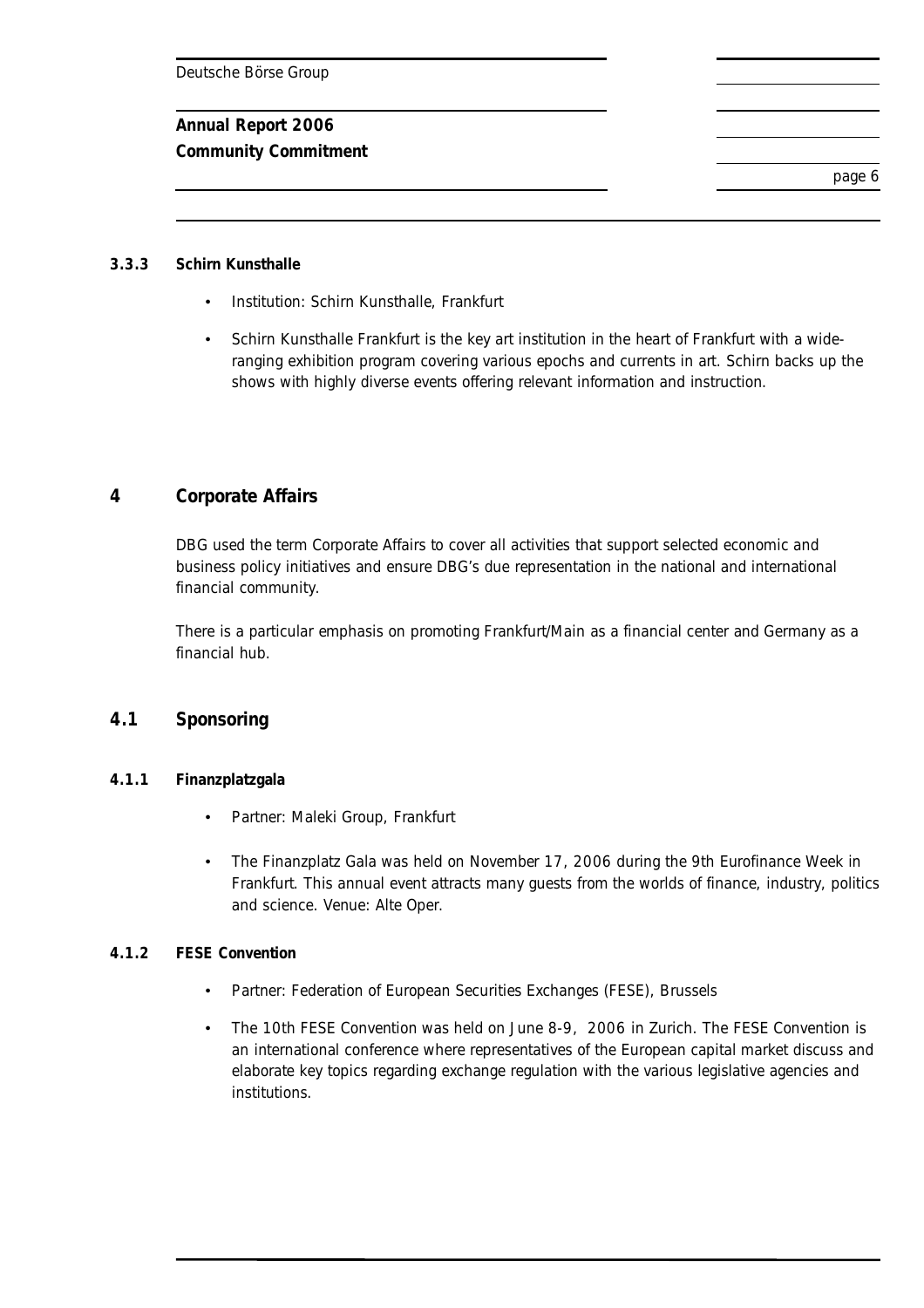**Community Commitment** 

page 7

#### **4.1.3 Deutscher Arbeitgebertag**

- Partner: Gesellschaft für Marketing und Service der Deutschen Arbeitgeber (GDA), Berlin
- The  $7<sup>th</sup>$  "Deutsche Arbeitgebertag" took place November 7, 2006 in Berlin. The event featured discussions between representatives of politics, the business world and trade associations on how best to further the prospects of business and society.

# **4.2 Donations**

#### **4.2.1 Edmond Israel Foundation**

- Organization: Edmond Israel Foundation (EIF) is a non-profit organization founded in 1990 by Cedel International under the directorship of Edmond Israel. Its objectives are to support and further cultural, scholarly, political and economic life in Europe.
- In November 2006, the "Vision for Europe" prize initiated by EIF was bestowed on German Chancellor Angela Merkel in Luxembourg .

#### **4.2.2 Council on Public Policy**

- Organization: The Council on Public Policy (CoPP) is a charitable organization (Verein zur Förderung der vergleichenden deutsch-amerikanischen Politikforschung e.V.) registered in Munich.
- The CoPP is a US-European initiative founded September 2001 by a group of publicists, academics and managers with the aim of on the one hand, considering the mutual reception of each other on both sides of the Atlantic and thus improving trans-Atlantic relations, and on the other more strongly advocating the principles of politics rooted in the freedom of choice, competition and voluntary participation.

# **4.3 Membership**

#### **4.3.1 Deutsches Aktieninstitut**

- Institution: Deutsche Aktieninstitut e.V. (DAI) was founded 1953 as "Arbeitskreis zur Förderung der Aktie", and is the umbrella association of companies and institutions active in the German capital market. Since 2003 it has succeeded Finanzplatz e.V. following the latter's dissolution as the representative of the overall interests of Germany as a financial hub.
- The objectives of Deutsches Aktieninstituts are to strengthen Germany's position internationally as a center providing financial services, to advance the framework conditions for capital markets policy and to enhance corporate financing in Germany.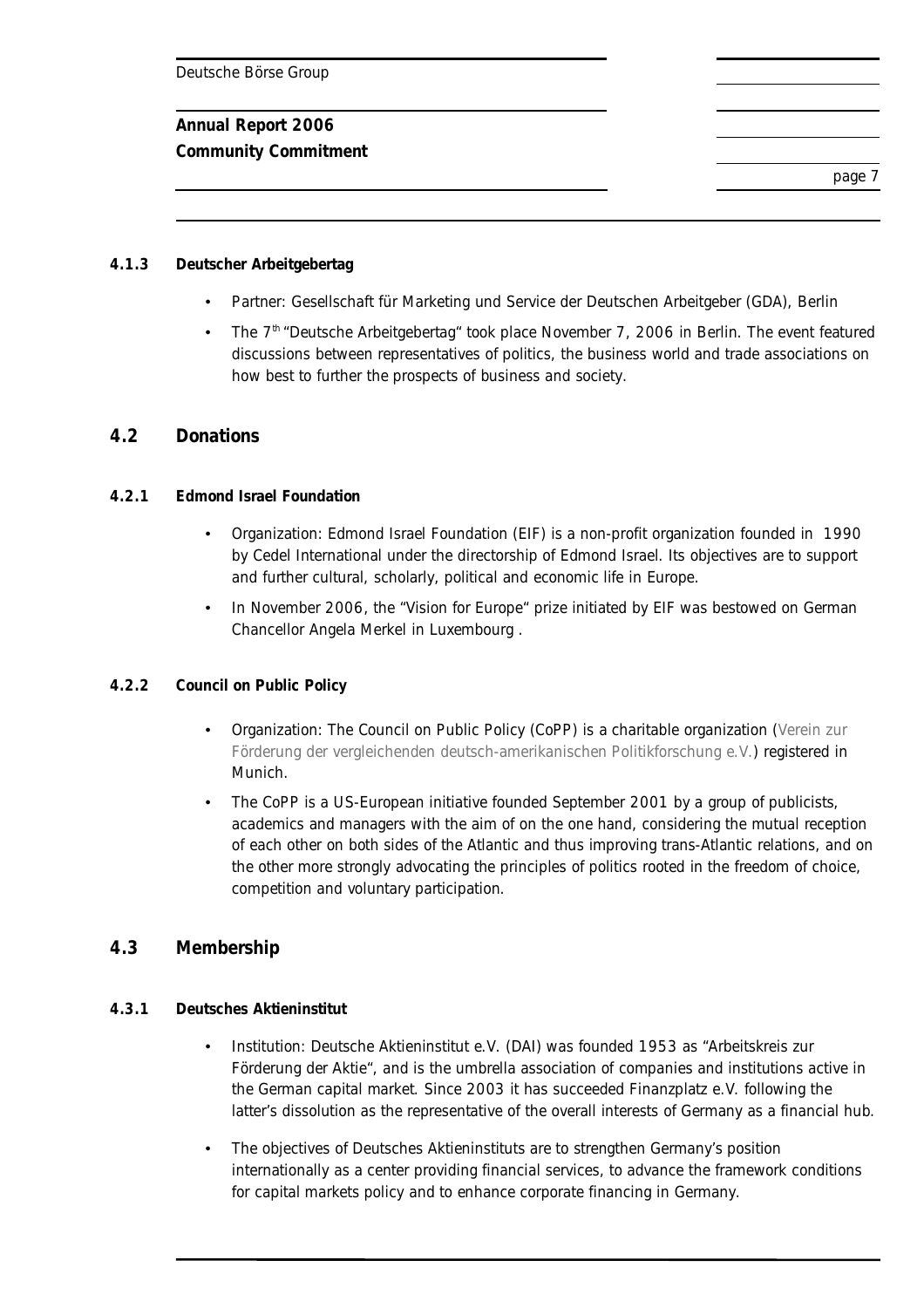**Community Commitment** 

page 8

#### **4.3.2 Federation of Securities Exchanges**

- Institution: The Federation of Securities Exchanges (FESE) is the association of European securities exchanges, based in Brussels.
- The goal of the FESE is to promote and support the global competitiveness of European exchanges and enhance the general recognition they receive worldwide.

#### **4.3.3 Wirtschaftsinitiative FrankfurtRheinMain**

- Institution: Wirtschaftsinitiative FrankfurtRheinMain is an initiative founded by major, successful companies in the Rhine-Main region that wish to enhance the appeal and competitive edge of the Frankfurt & Rhine-Main region.
- Wirtschaftsinitiative FrankfurtRheinMain pursues the following goals: to improve the e and public perception of the region and strengthen the region's cohesion.

# **5 Social Affairs**

In the field of Social Affairs, DBG takes its entrepreneurial and social responsibilities as an employer very seriously by supporting social and welfare institutions in the main hubs where the Group is located, not to mention regions in need of assistance worldwide. A variety of social activities are performed in this context.

The focus of support is on funding for projects that focus on enduring support for the training of young people who are ill or socially disadvantaged.

#### **5.1 Social Investment**

#### **5.1.1 Social Day Frankfurt**

- Partner: Malteser Frankfurt e.V., since 2004
- DBG is the main partner of Social Day in Frankfurt. On Social Day, staff members from Frankfurt firms participate for a day in one or several social institutions in Frankfurt and handle important project tasks that the said agencies could not otherwise perform. In 2006, DBG staff members did redecoration work at three Frankfurt schools, three Frankfurt childcare centers and youth centers as well as at one therapy-based childcare center and a social center in Frankfurt.